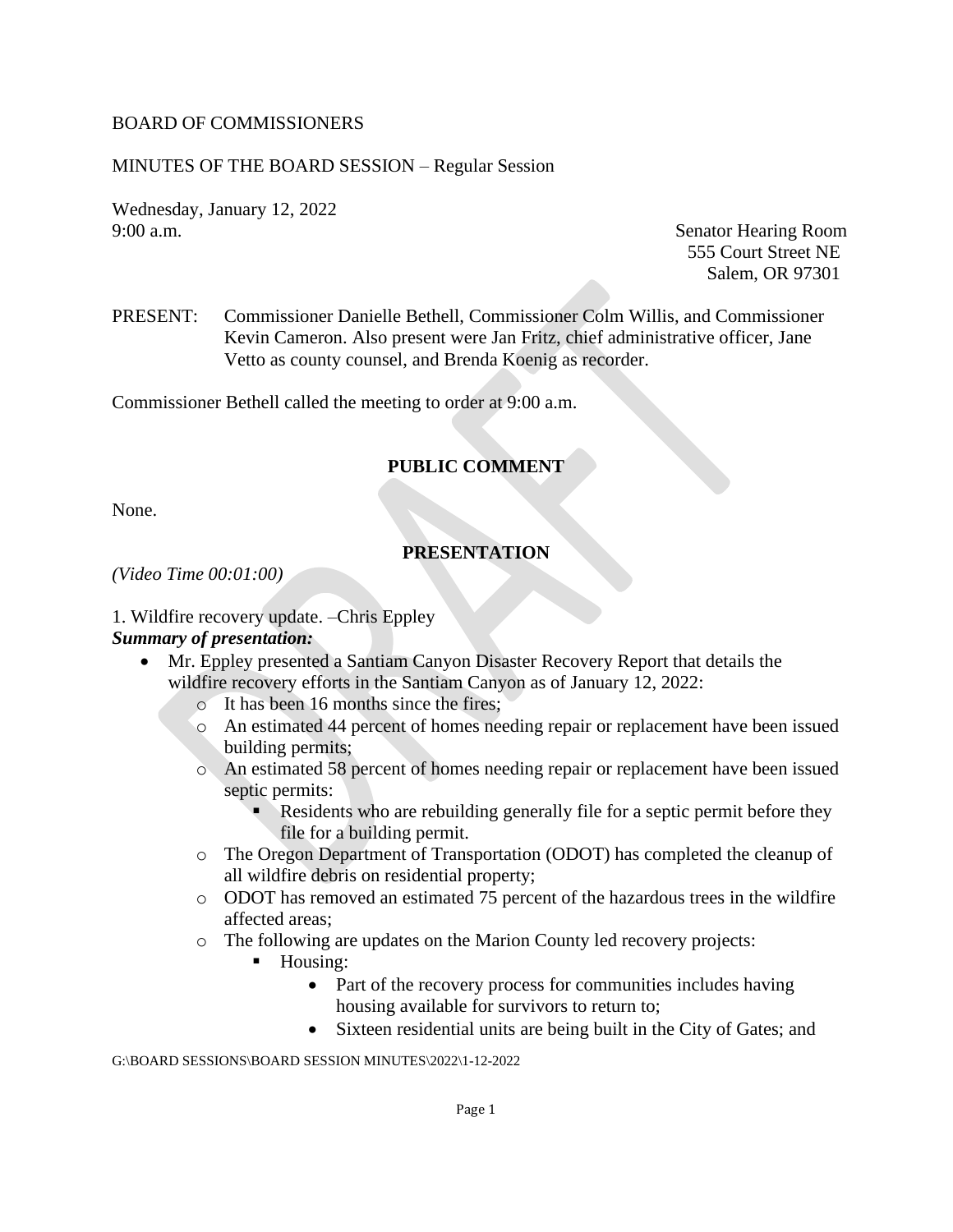- Sixteen residential units are being built in North Santiam State Park:
	- o Permit applications for both locations have been submitted; and
	- o Building at both locations is expected to start in the spring of 2022.
- **Septic Repair and Replacement:** 
	- The county has received an estimated \$50 million in funding from the legislature to plan a sanitary sewer system in the cities of Detroit and Idanha:
		- o A portion of the funding will be utilized for repair and replacement of existing septic systems in the area; and
		- o The funding is for both residential and commercial properties.
	- The state is providing an estimated \$15 million for septic repair and replacement throughout the state:
		- o The funding is not specifically for areas damaged by wildfire;
		- o Marion County Public Works is considering applying for some of the funding; and
		- o The funding is through the Department of Environmental Quality (DEQ).
- The Community Development Block Grant (CDBG) utilized to support the initial recovery efforts was closed at the end of 2021; and
- The following are some of the efforts that were supported by the CDBG grant:
	- A long-term recovery manager has been hired;
		- The following studies were undertaken and completed:
			- o The Santiam Canyon economic impact and opportunities analysis;
			- o A health impact assessment conducted by Oregon State University;
			- o Community visioning and strategic planning for the cities of Detroit and Gates; and
			- o Development of the following:
				- A communications strategy;
				- A web page; and
				- $\blacksquare$  A new sletter.
- o The Long-Term Recovery Group (LTRG) is a nonprofit group that is handling a lot of the case management for survivors of the wildfires;
- o The LTRG coordinates with the Santiam Service Integration Team (SIT); and
- o The LTRG and SIT provided the following updates for projects they are working on: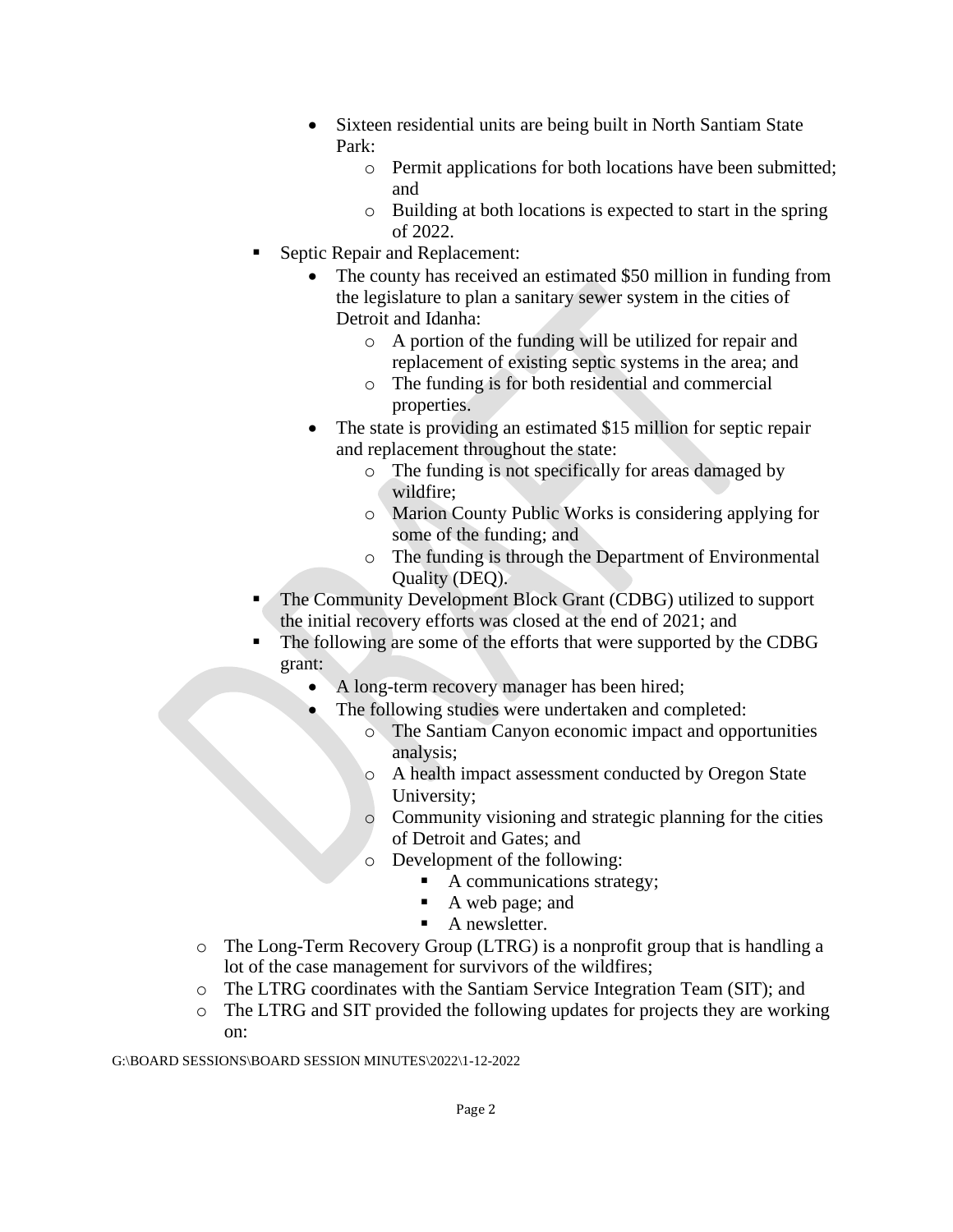- A radio station based in the City of Stayton has received a grant that will allow them to upgrade their broadcasting license to 500 watts:
	- The upgrade will allow the station to project their broadcasts as far as the cities of Detroit and Idanha; and
	- The radio station is working with the City of Detroit to install a repeater on the new water tower once it has been built:
		- o This will allow the station to provide emergency broadcast information, including the following, to surrounding areas:
			- Early warning of disasters; and
			- News associated with conditions.
- Two new case managers were hired in December 2021:
	- An estimated 225 households have been assigned to case managers;
	- An estimated 85 households are currently on a waiting list;
	- With the addition of the two new case managers, the wait list may decrease to an estimated 25 households;
	- Currently SIT and the LTRG are working with numerous people to assist with meeting individual needs; and
	- The assistance will be on-going for an increased length of time.
- The LTRG is also working on the following projects:
	- Developing a greater presence on all social media platforms; and
	- Developing a podcast that can be utilized as an additional tool to get information out to wildfire survivors.
- The LTRG has contracted with Project LTD to support the following:
	- Ongoing communication efforts;
	- Webpage maintenance; and
	- Newsletter production.

- Mr. Eppley will work on gathering information for the commissioners that details the number of households being case managed by the Department of Human Services (DHS);
- Information related to the following questions was requested for future tracking reference:
	- o When does a house officially go back on the tax rolls;
	- o How many permits have been pulled; and
	- o How many structures have completed the building process.
- Building permit applications exceed the number of homes that have been built:
	- o There is a large period of time allowed between receiving the building permit and the starting the building process.
- An estimated \$50 million was allocated by the legislature for the following:
	- o An estimated \$40 million will be utilized for sewer systems in the cities of Gates and Mill City; and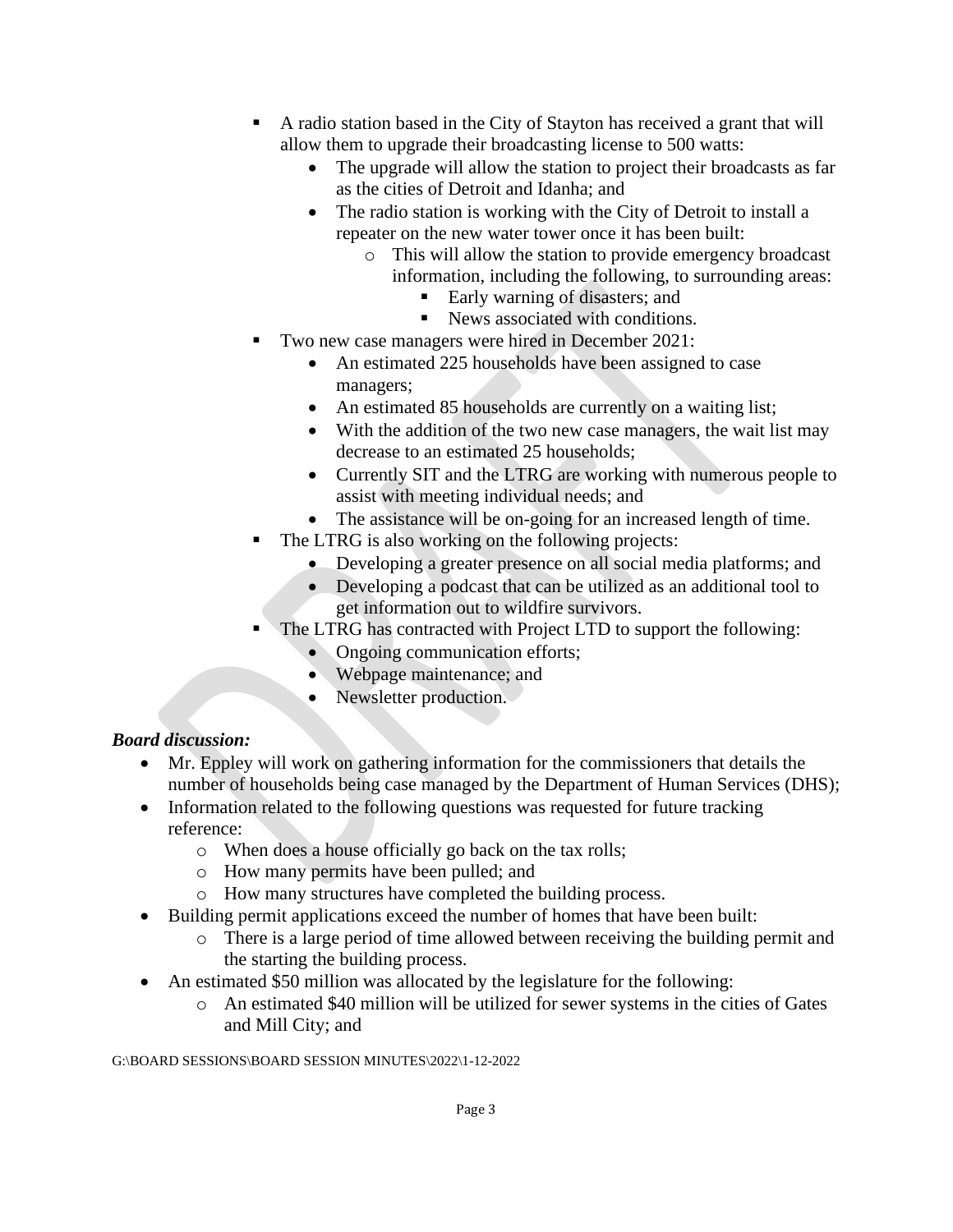$\circ$  An estimated \$10 million will be utilized for further engineering and design of the main street sewer system.

*(Video Time 00:12:12)*

# **CONSENT**

None.

*(Video Time 00:12:18)*

# **ACTION**

#### BUSINESS SERVICES

2. Consider approval of the Purchase Order with TK Elevator Corporation in the amount of \$251,731 for the Marion County Courthouse Elevator Upgrade project through December 31, 2022. –Terry Stoner and Geoffrey Bonney

# *Summary of presentation:*

- The elevator project is located at the Marion County Courthouse and not at Courthouse Square as stated on the agenda;
- The project will upgrade the Adult In Custody (AIC) elevator that was built in 1954;
- The elevator is used to take AIC's to and from their court proceedings;
- The elevator is well past its time frame for replacement;
- The Capital Improvement Project (CIP) has been approved;
- Due to the elevator's age replacement parts are no longer available;
- The project will upgrade the elevator to modern standards with equipment that can be maintained quickly and easily; and
- Staff is requesting approval of the contract for the elevator upgrade.

#### *Board discussion:*

• None.

**MOTION:** Commissioner Willis moved to approve the Purchase Order with TK Elevator Corporation in the amount of \$251,731 for the Marion County Courthouse Elevator Upgrade project through December 31, 2022. Seconded by Commissioner Cameron; motion carried. A voice vote was unanimous.

#### *(Video Time 00:15:13)*

3. Consider approval of the Purchase Order with TK Elevator Corporation in the amount of \$107,512.89 for the Marion County Jail Elevator Upgrade project through December 31, 2022. –Terry Stoner and Geoffrey Bonney

#### *Summary of presentation:*

G:\BOARD SESSIONS\BOARD SESSION MINUTES\2022\1-12-2022 • The current elevator was built in 1987: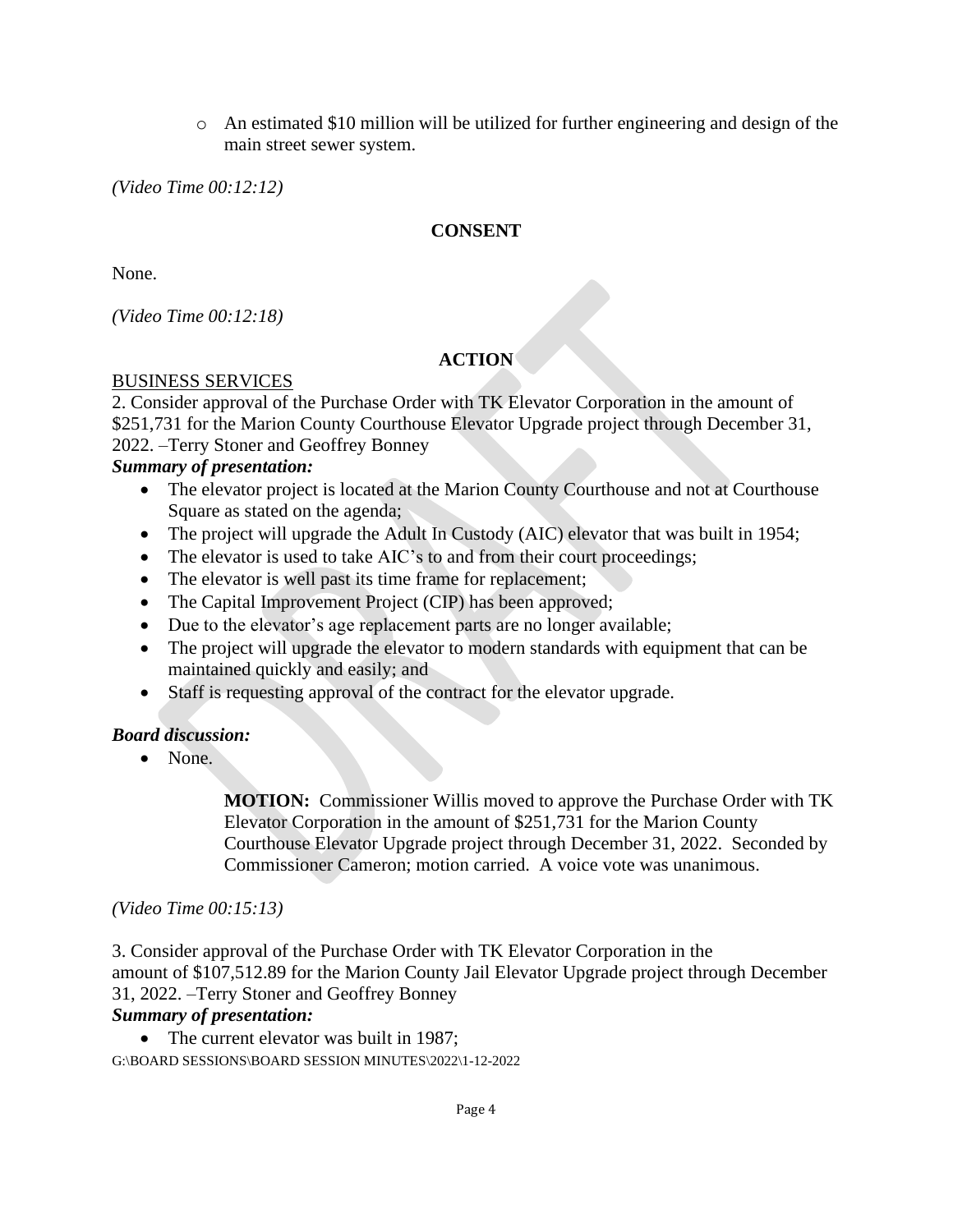- The elevator is due for safety and equipment upgrades; and
- Staff is asking for approval to move forward with the contract for the jail elevator upgrade.

• None.

**MOTION:** Commissioner Cameron moved to approve the Purchase Order with TK Elevator Corporation in the amount of \$107,512.89 for the Marion County Jail Elevator Upgrade project through December 31, 2022. Seconded by Commissioner Willis; motion carried. A voice vote was unanimous.

#### *(Video Time 00:16:54)*

#### HUMAN RESOURCES

4. Consider approval of the Contract for Services with Brown and Brown of Oregon, LLC, dba, Brown and Brown Northwest in the amount of \$101,489.94 to provide insurance broker and consulting services for Marion County's employee benefits through December 31, 2022. –Kathie Carter and Justin Ford

#### *Summary of presentation:*

- Brown and Brown Northwest (BBNW) is the insurance broker for Marion County's health and welfare plans;
- The contract includes insurance broker and consulting services for the following employee benefit opportunities:
	- o Health;
	- o Dental;
	- o Life;
	- o Disability;
	- o Flexible spending accounts;
	- o Employee assistance programs; and
	- o Consolidated Omnibus Budget Reconciliation Act (COBRA) and retiree health plan administrators.
- BBNW conducts an annual comprehensive review and evaluation of the county's programs which entails the following:
	- o Plan design;
	- o Cost analysis; and
	- o Actuarial services.
- BBNW attends the county's annual meetings with the Health Insurance Study Committee (HISC):
	- o The contractor provides guidance on the direction the county should take with plan designs.
- BBNW's negotiating skills with insurance companies has saved the county an estimated \$237,000 this year;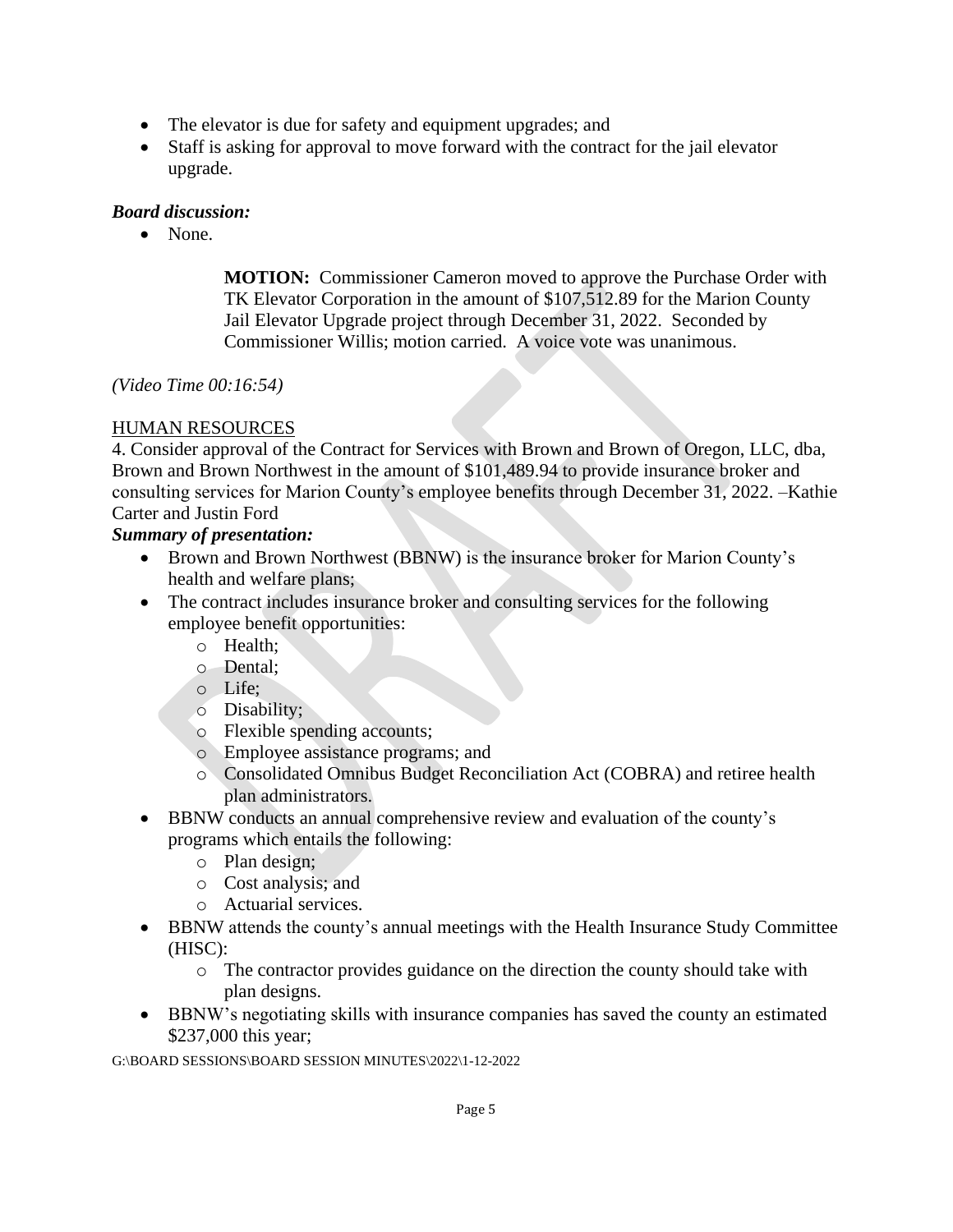- The current contract was approved in December 2019;
- The request reflects an annual increase of three percent in the cost of services;
- Staff is happy with the services provided by BBNW:
	- o The dedicated team provides a depth of experience and knowledge.
- BBNW has experience working with public entities;
- There is an exemption from the Marion County public procurement rules 50-0150, Employee Benefits;
- A Request For proposal (RFP) was submitted 2019;
- BBNW was awarded the contract:
	- o The contract was awarded for a multi-year contract; and
	- o The contract term is for five years.

- RFP's have increased and exemptions have decreased:
	- o Staff wants to ensure more vendors are aware of the county's opportunities versus just relying on existing vendors.

**MOTION:** Commissioner Willis moved to approve the Contract for Services with Brown and Brown of Oregon, LLC, dba, Brown and Brown Northwest in the amount of \$101,489.94 to provide insurance broker and consulting services for Marion County's employee benefits through December 31, 2022. Seconded by Commissioner Cameron; motion carried. A voice vote was unanimous.

*(Video Time 00:22:14)*

#### PUBLIC WORKS

5. Consider approval of the incoming funds Purchase Agreement with Morrell Logging, LLC. in the amount of \$285,503.38 for the sale of recovered timber at Niagara Park. –Tom Kissinger *Summary of presentation:* 

- In September 2020 wildfires swept through Niagara Park;
- The initial estimates showed about a 90 percent tree loss within the park;
- Immediately after the fires the Oregon Department of Transportation (ODOT) began removing hazardous trees that were affecting the right-of-way;
- Marion County entered into an Intergovernmental Agreement (IGA) with ODOT to continue removing hazardous trees located within the park;
- ODOT has removed most of the hazardous trees in the area:
- There are some trees remaining that need to have a second assessment done to determine if they need to be removed;
- The fallen logs have been exposed to rain for about approximately 16 months:
	- o Staff would like to mill the logs to maintain their value.
- A timber sale was posted for the fallen logs in October 2021:
	- o Five bids were received on November 19, 2021; and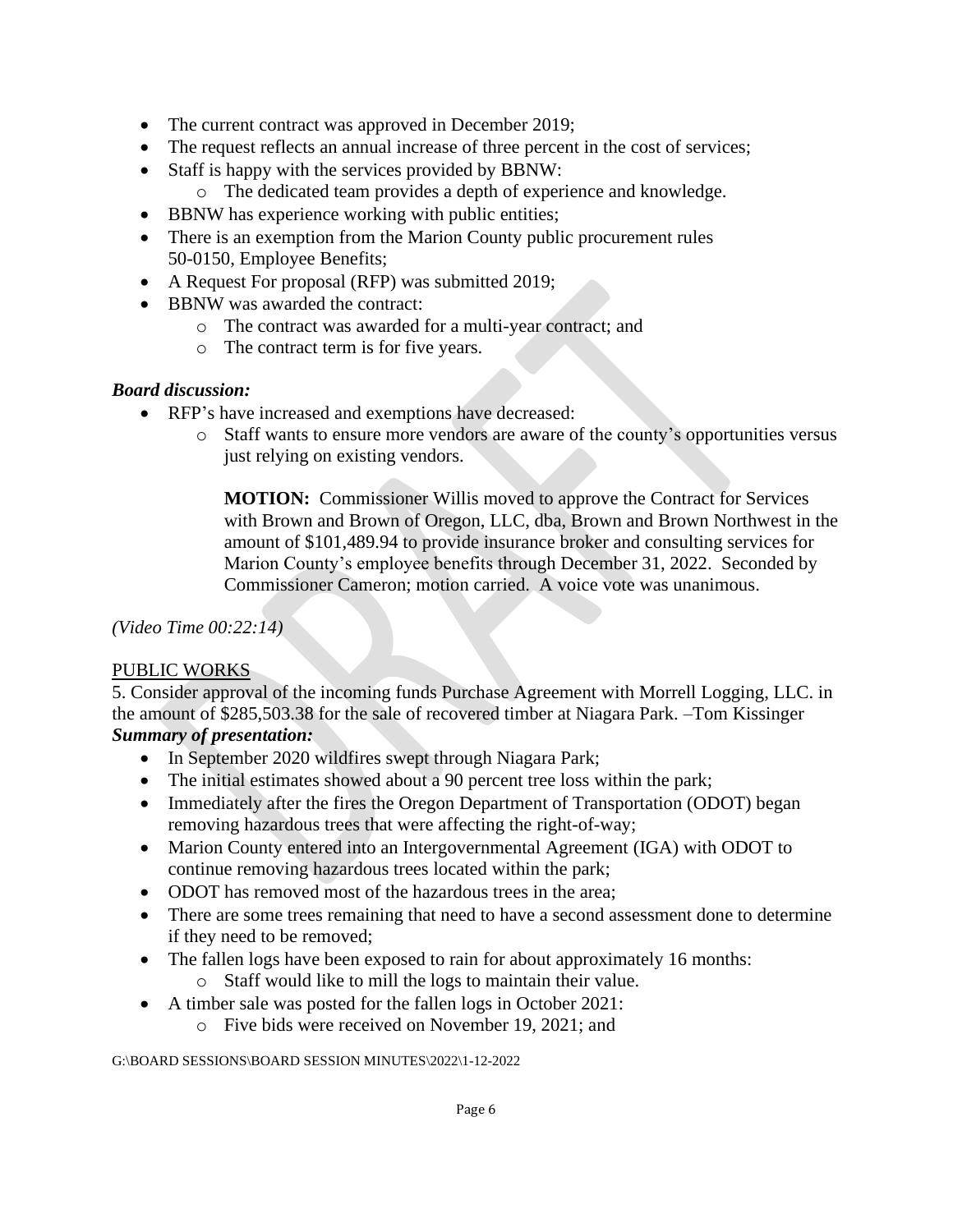- o Morrell Logging was the highest responsive bidder with a bid of \$285,503.38.
- The agreement will allow Morrell Logging to remove the timber and take it to a mill.

- The work will start as soon as possible after the contract is signed by both parties;
- A pre-construction meeting is anticipated in the near future; and
- There are parks in the county that were set up as holding sites for county and private property timber:
	- o Some private property owners are collecting and removing their timber from the holding sites.

**MOTION:** Commissioner Cameron moved to approve the incoming funds Purchase Agreement with Morrell Logging, LLC. in the amount of \$285,503.38 for the sale of recovered timber at Niagara Park. Seconded by Commissioner Willis; motion carried. A voice vote was unanimous.

#### *(Video Time 00:25:05)*

6. Consider approval of the Public Improvement Agreement with Northstar Electrical Contractors, Inc. in the amount of \$2,597,309 of which an estimated \$947,981 will be paid with federal funds, an estimated \$1,808,819 will be paid by Marion County, and an estimated \$43,200 will be paid by the City of Salem for the construction of the Traffic Signal Interconnects project. –Ryan Crowther and Steve Pressler

# *Summary of presentation:*

- The county received federal funds to construct traffic signal interconnects at locations on:
	- o Lancaster Drive;
	- o Silverton Road;
	- o Cordon Road;
	- o Center Street;
	- o Court Street; and
	- o 12th Street.
- County facilities that will be connected include:
	- o Public Works;
	- o The Sherriff's Office facility located on Aumsville Highway;
	- o The campus for Health and Human Services (HHS) and the Juvenile Department; and
	- o Courthouse Square.
- The county buildings will be connected to the city's fiber allowing the county to connect to the internet through that fiber;
- The signals interconnected along the corridors will operate more efficiently;
- The City of Salem maintains the county's signals:
	- o The city runs a signal operation center where they can time all the signals together; and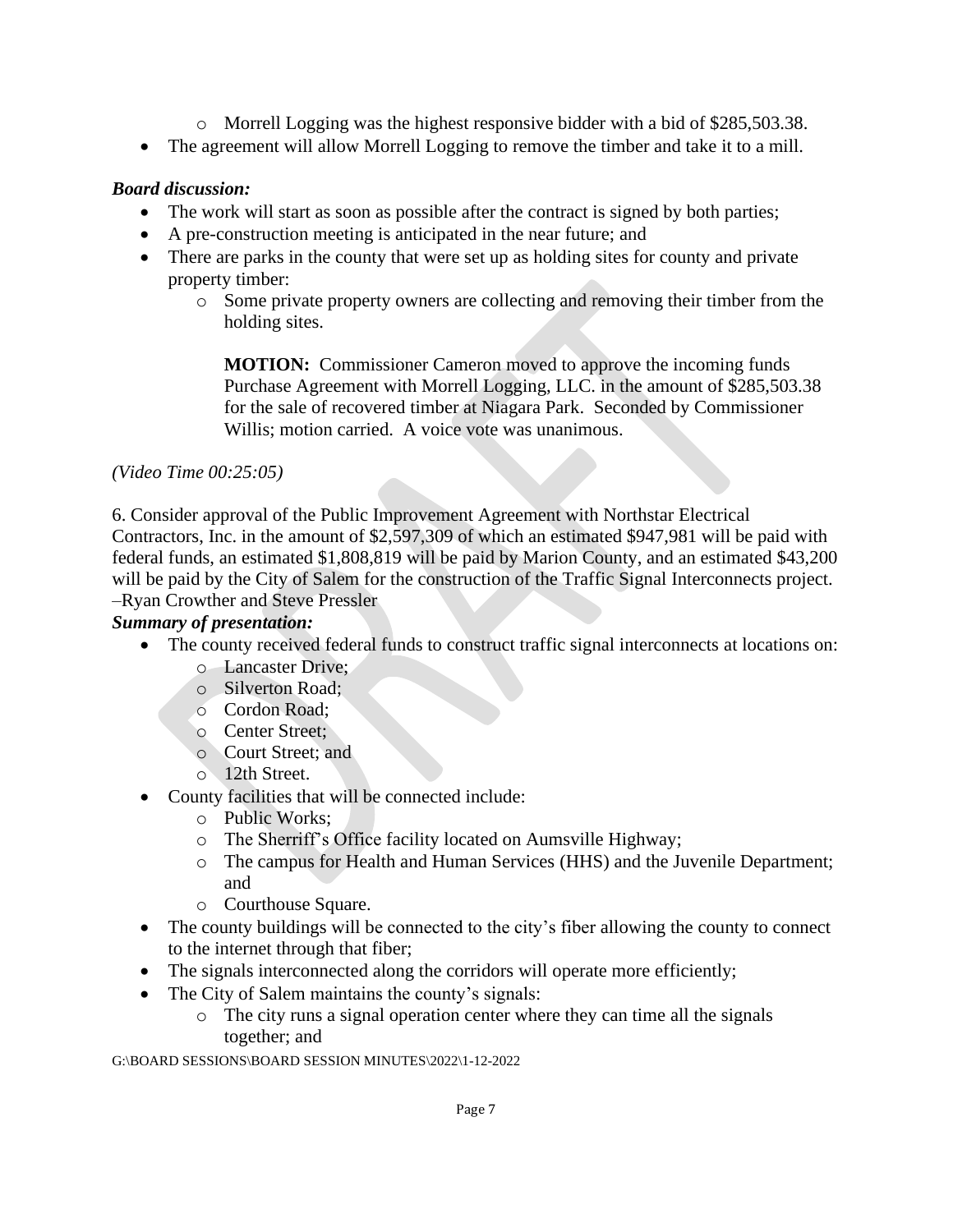- o Connecting to the city's signal operation center will allow all the signals in the area to run more efficiently.
- The project scope includes the following:
	- o Fiber optic interconnect of signals along each corridor:
	- o Direct fiber optic connection between the Public Works Data Center and the Sheriff's Office Aumsville Highway campus; and
	- o Fiber optic connections to the following county facilities:
		- Courthouse Square:
		- **.** HHS and Juvenile Department Center Street campus; and
		- **EXECUTE:** HHS Silverton Road facility.
- The total cost of the project is \$2,597,309 with funding coming from the following sources:
	- o An estimated \$947,981 in federal funding for interconnecting the signals:
		- The federal funding does not cover all of the cost of interconnecting the signals.
	- o County funding from the following sources:
		- An estimated  $$1,153,328$  in county road funds for interconnecting the signals;
		- An estimated \$339,900 in general funds to connect county facilities; and
		- An estimated \$112,900 in HHS funds for connecting the Silverton Road facility.
	- o The City of Salem will fund an estimated \$43,200.
- The City of Salem's portion of the project goes from Macleay Road to the Mill Creek Road signal;
- The low bid of \$2,597,309 was submitted by Northstar Electrical Contractors; and
- Staff recommends approval of the contract.

- The City of Salem may also maintain the City of Keizer's signals;
- There will be a dedicated fiber optic connection between the Public Works Data Center and the Sheriff's Office Aumsville Highway campus;
- The project interconnects all of the county's network, with the City of Salem's network:
	- o This allows for a backup option in the event that there is a failure with one of the following:
		- **Traffic lights; and**
		- The Information Technology (IT) network.
- Having access to fiber optic increases opportunities for buildings in the area; and
- The time frame written in the contract is February 2022 through December 2022:
	- o Supply chain issues could impact the time frame.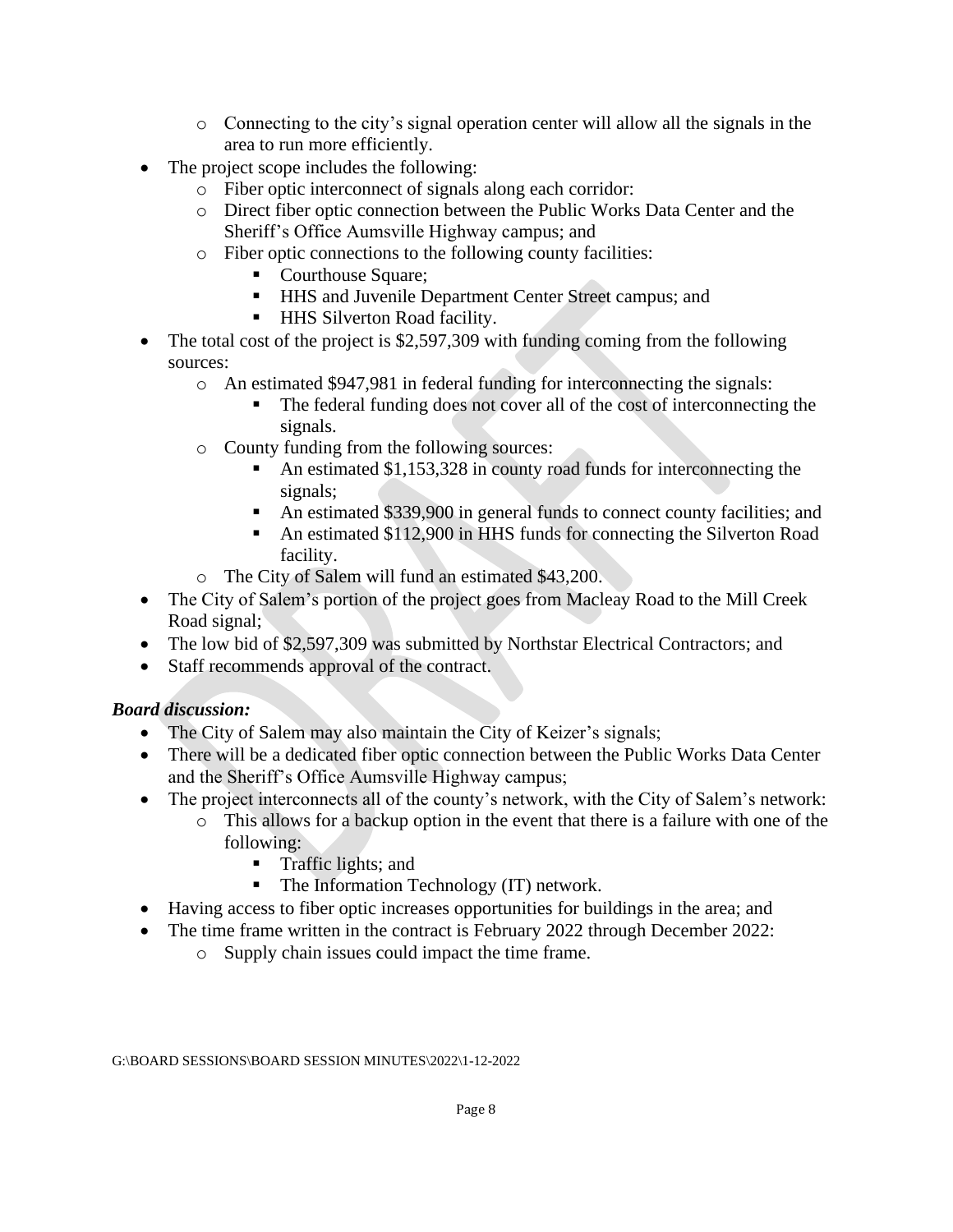**MOTION:** Commissioner Willis moved to approve the Public Improvement Agreement with Northstar Electrical Contractors, Inc. in the amount of \$2,597,309 of which an estimated \$947,981 will be paid with federal funds, an estimated \$1,808,819 will be paid by Marion County, and an estimated \$43,200 will be paid by the City of Salem for the construction of the Traffic Signal Interconnects project. Seconded by Commissioner Cameron; motion carried. A voice vote was unanimous.

*(Video Time 00:34:10)*

#### **PUBLIC HEARINGS 9:30 A.M.**

#### PUBLIC WORKS

A. Public hearing to consider Zone Change/Comprehensive Plan Amendment (ZC/CP) Case #21-005/Enchanted Ridge Property Owners Association.

### –Lindsey King

#### *Summary of presentation:*

- The application requests the following:
	- o To change to the Comprehensive Plan designation from Primary Agriculture to Rural Residential with an exception to Goal 3, Agricultural Land; and
	- o Change the zone from Exclusive Farm Use (EFU) to Acreage Residential (AR).
- The property is approximately 7.29-acres of an 85.6-acre parcel:
	- o It is located in the 2700 block of Enchanted View Lane in Southeast Salem;
	- o The property is outside of City of Salem city limits;
	- o It is not within the City of Salem Urban Growth Boundary (UBG); and
	- o It is located on the east side of Interstate 5, approximately 640 feet east of the intersection of Enchanted View Lane and Enchanted Way SE;
- Properties surrounding the large parcel are primarily Acreage Residential (AR);
- A parcel to the east of the property is designated EFU and it connects to a large area of EFU land;
- The subject property is undeveloped farmland;
- The hearings officer conducted a public hearing on July 29, 2021;
- On October 29, 2021, the hearings officer issued a recommendation that the board approve the request;
- The hearings officer found that the applicant satisfied all of the relevant approval criteria for the following:
	- o An exception to Goal 3;
	- o A Comprehensive Plan (CP) amendment; and
	- o A Zone Change (ZC).
- The applicant is seeking a CP amendment and a ZC:
	- o The ZC is dependent upon obtaining the CP amendment.
- The property is currently designated as Primary Agriculture;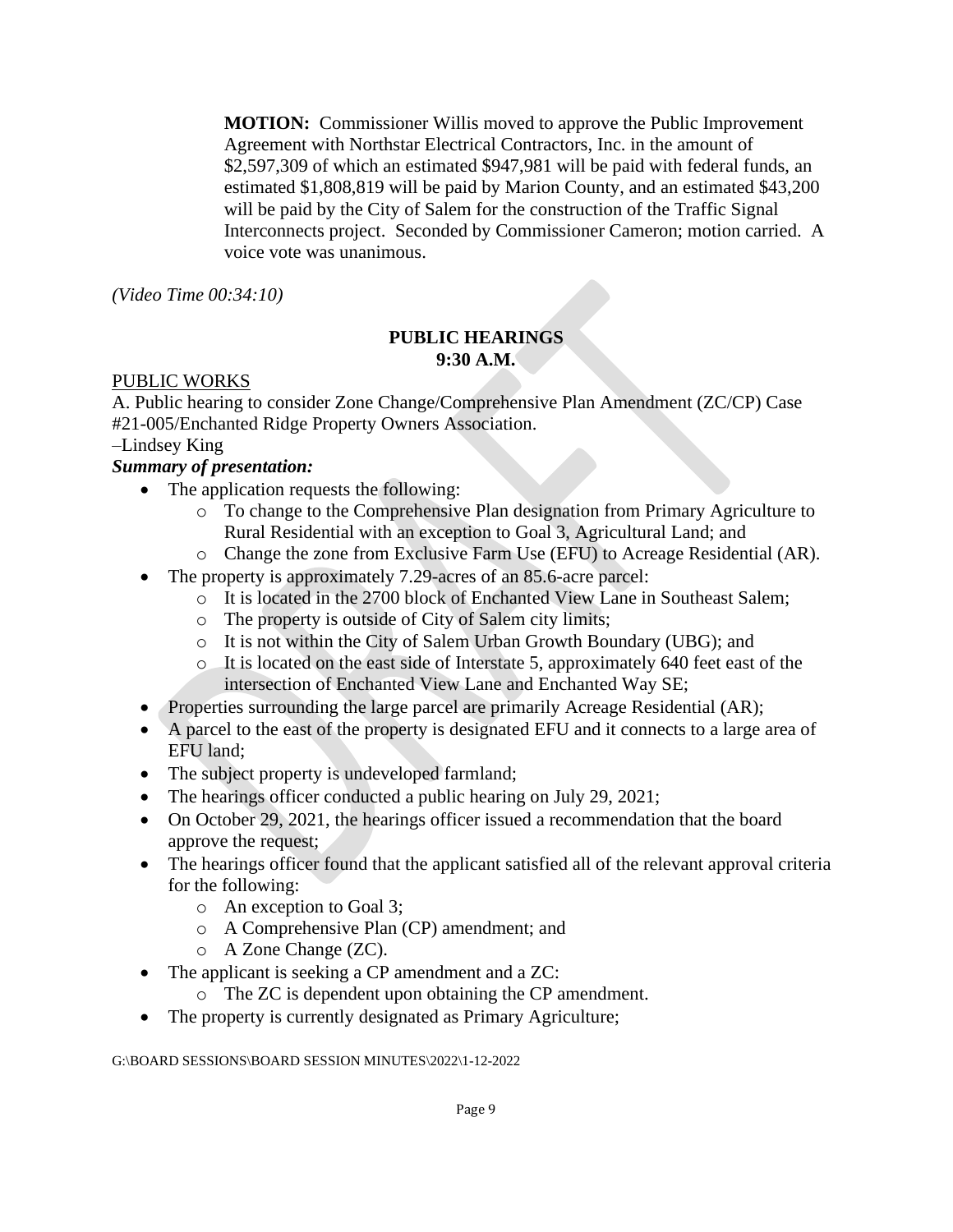- In order to change the plan and zone designation to allow for residential use, the applicant must obtain an exception to statewide planning Goal 3, Agricultural Land;
- State law provides the following three types of goal exceptions that may be taken:
	- o The land is physically developed;
	- o The land is irrevocably committed; and
	- o There is a reasons exception.
- The applicant is seeking a reasons exception:
	- o In order to approve a reasons exception it must be established that there is a need for rural housing on the property:
		- The need for housing must be based on commercial or industrial uses in the immediate area that rely on rural housing that the urban areas cannot provide.
- In the recommendation the hearings officer discussed the Goal 3 exception and concluded that in this instance the criteria have been satisfied;
- The hearings officer reviewed all the applicable CP policies and ZC criteria, and concluded that the policies and criteria have been met;
- The hearings officer recommended approval of the request subject to conditions;
- Following the hearings officer's recommendation, the Department of Land Conservation and Development (DLCD) submitted comments and identified additional information that should be included in the record prior to the county arriving at a decision:
	- The record should include evidence, facts, and findings that provide the following:
		- Quantifies how the rural, industrial, and commercial activity in the area has created a need for large-lot residential housing; and
		- Demonstrates why the proposed type and density of housing requires the proposed location on resource land.
- Public Works staff agrees with DLCD that this information is important and that it should be included in the record before the county's arrives at a decision;
- Staff recommends the following:
	- o That the public hearing be kept open; and
	- o The application be remanded back to the hearings officer for additional evidence and findings related to the contents of DLCD's letter.
- Staff can work with the hearings officer to expedite the hearing process;
- Planning staff received an email from the applicant on the morning of January 12, 2022:
	- o The email indicated that the applicant may request that the board arrive at a decision today, instead of remanding the matter back to the hearings officer.
- The board has the following options:
	- o Continue the public hearing;
	- o Close the hearing and leave the record open;
	- o Close the hearing and approve, modify, or deny the request; or
	- o Remand the matter back to the hearings officer.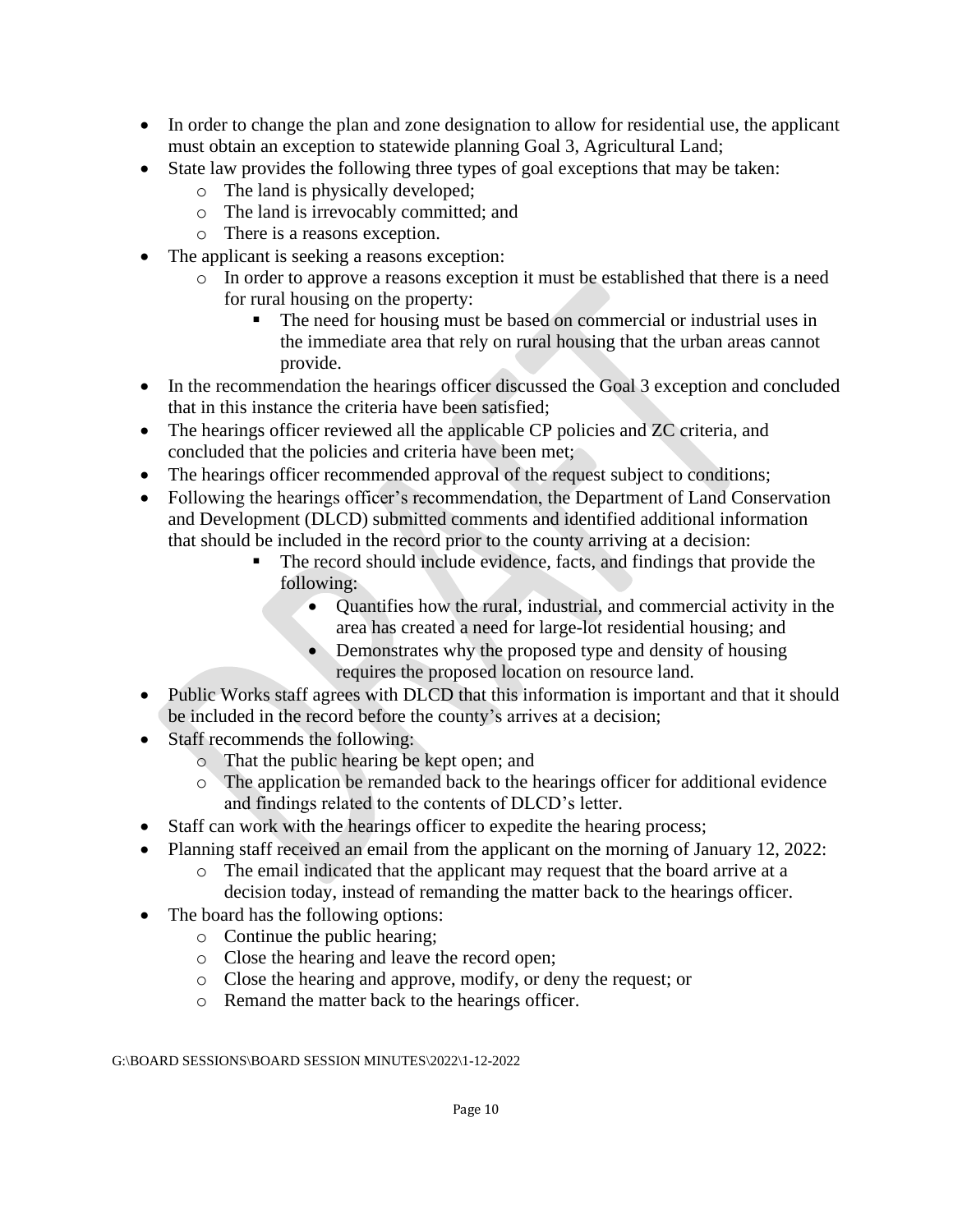- The hearings officer's decision discusses an irrevocably committed exception:
	- o The irrevocably committed exception was changed to a reasons exception.

# *Testimony:*

# *Support:*

Mark Shipman, attorney for the applicant:

- The applicant is the Enchanted Ridge Property Owners Association;
- The property is owned by a trust;
- The Homeowner's Association (HOA) is under contract with the trust to buy the property if the application under review today is approved;
- The applicant's goal is to obtain the following:
	- o A Comprehensive Plan change;
	- o A Zone Change; and
	- o An exception to statewide planning goals.
- The applicant feels the hearings officer came to the right conclusion in recommending approval of the request;
- The applicant would like to provide the following clarifications to the hearings officer's findings:
	- o The hearings officer assumed that the applicant was only asking for a reasons exception, when in actuality they were asking for a reasons exception and an irrevocably committed exception:
		- **Mr. Shipman expressed that the irrevocably committed exception is the** stronger of the two exceptions being requested; and
		- The following actions support an irrevocably committed exception:
			- Approval was granted in 1973 to establish 40 lots on the property; and
			- In 1980, the county reaffirmed the irrevocably committed exception to the statewide planning goals with respect to the Enchanted Ridge subdivision.
	- o There are gap properties located east of Valley Way and off of Enchanted Ridge Court that are small and not practical for farming; and
	- o The applicant is not expressing that the primary portion of the property cannot be farmed;
- Approval of the application would allow the owners to control who farms the property and how the property is farmed;
- Mr. Shipman expressed he does not agree with the DLCD's findings on this matter;
- The applicant has provided substantial evidence in the record to support approval of the request;
- The hearings officer agreed with the applicant that all criteria were satisfied for the following: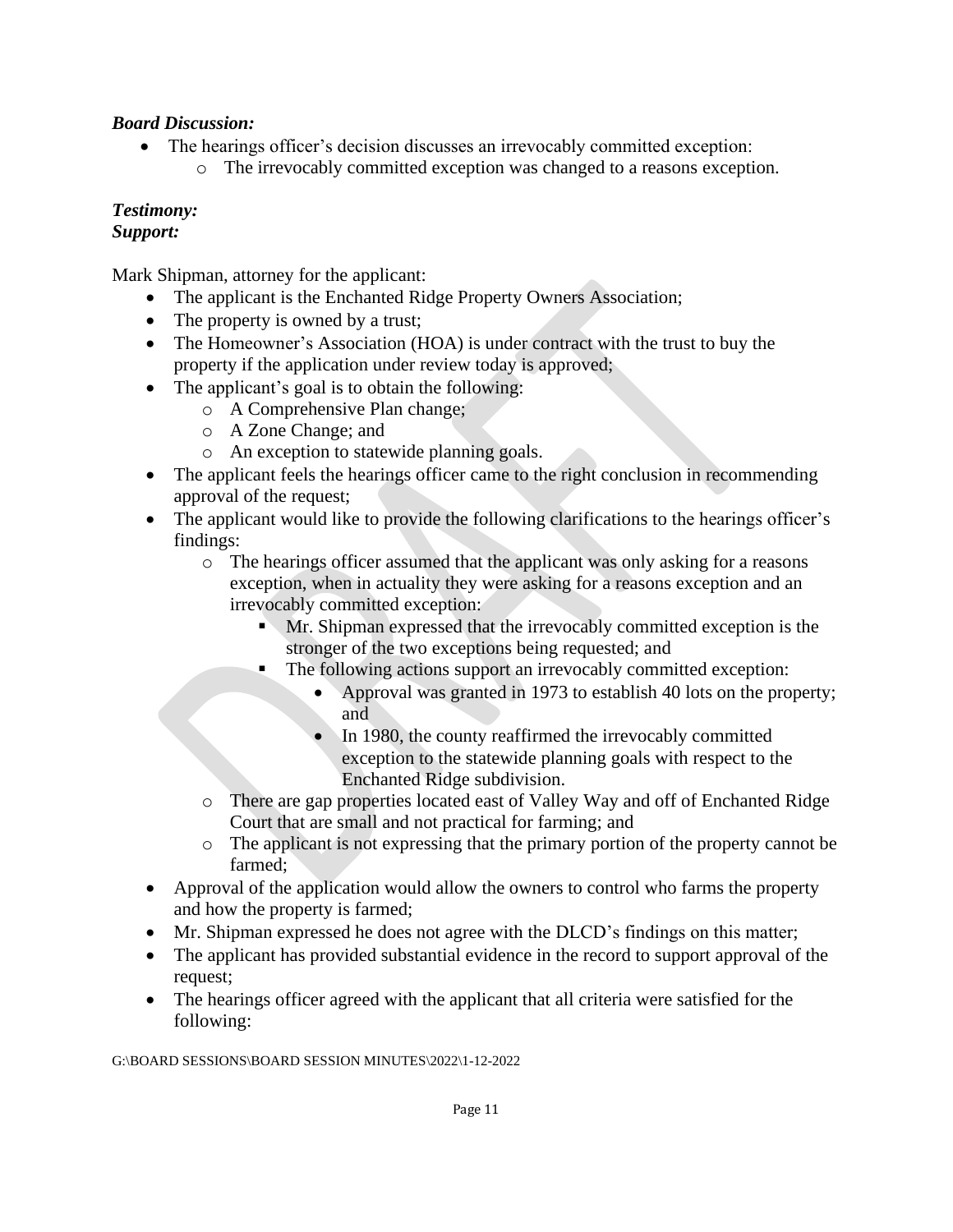- o The CP change;
- o The ZC; and
- o The goal exception.
- Mr. Shipman recommended that the board approve the hearings officer's decision; and
- If the board finds that they don't have enough evidence to support the goal exception, then the applicant would support the matter being remanded back to the hearings officer.

- There will be a total of three homesites on the property;
- The applicant originally filed for four homesites, but changed it to three in response to opposition from a neighboring property owner;
- The location and topography of the three homesites makes the land difficult to farm;
- Currently the trust finds tenant farmers to farm the property, with the HOA having no say in who is chosen:
	- o There have been problems with past tenant farmers not treating the land properly.
- Approval of the application will allow the HOA to do the following:
	- o Buy the property and sell off the gap portions to a residential developer; and
	- o Lease out the farmland to a tenant farmer of their choosing.

#### *Testimony: Support:*

Chris Staats:

• Mr. Staats and his wife live in the area of the property, and they support the application.

Bev Carrick:

- Ms. Carrick and her husband have lived in the area of the property since 2000;
- They love the farmlands in the area;
- The housing development does not feel complete with the gap lots located on Valley Way and Enchanted Ridge Court;
- The neighborhood association was formed in 2019;
- The neighborhood association voted and are unanimously in favor of the ZC; and
- When the property was left to the trust the neighborhood association decided to try and purchase the land:
	- o The neighborhood association will have control over what is planted on the property; and
	- o This helps to protect their properties and the property values.

Michael Carrick:

- Currently the gap lots are not being farmed;
- Mr. Carrick is concerned about future plantings if the HOA does not have control of the property;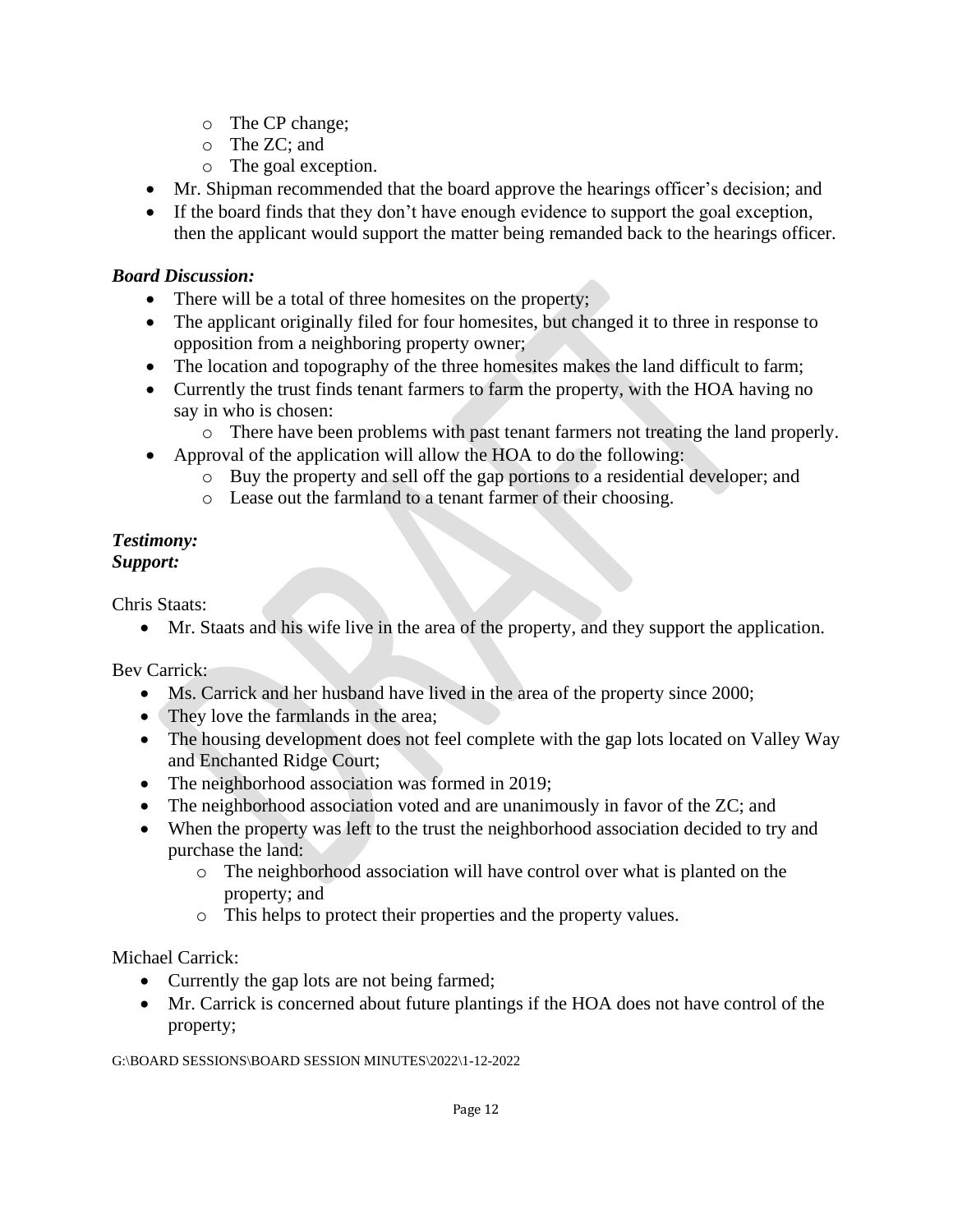- The property does not currently require irrigation; and
- The water table in the housing development may decrease if a crop is planted that requires irrigation.

Jerry Cehrs:

• Mr. Cehrs supports the application.

Don Lulay:

- Mr. Lulay and his wife reside in the vicinity of the property;
- They purchased in the neighborhood specifically because of the surrounding area;
- Mr. Lulay is president of the HOA;
- The trust approached the HOA in regard to purchasing the property;
- Selling the gap lots will help the HOA fund the property;
- Farmers do not want to farm the gap lots because they are small lots with limited access;
- The lack of control of the farmable land is difficult for the homeowners:
	- o If the HOA were to own the farmable land, then they could control the crops that are planted on the land.
- The lack of control of the gap lots is also difficult for the homeowners:
	- o Farmers who have tried to farm the gap lots in the past have damaged roads within the housing development.
- The HOA will not make a profit from owning the farmland.

Chuck Woodard:

- Mr. Woodard supports the application; and
- He has young children and wants to be able to control what pesticides are used on the farm.

#### *Testimony: Opposition:*

Ken Koebel:

- Mr. Koebel has lived in the area of the property for 30 years;
- He is concerned with the available water if the lots are developed with homes;
- The lots have previously been farmed with grass seed which requires no irrigation;
- The chemicals being used on the property are no different than what homeowners use on their own landscaping; and
- Mr. Koebel is worried that if the three homes are approved there may be more development to follow.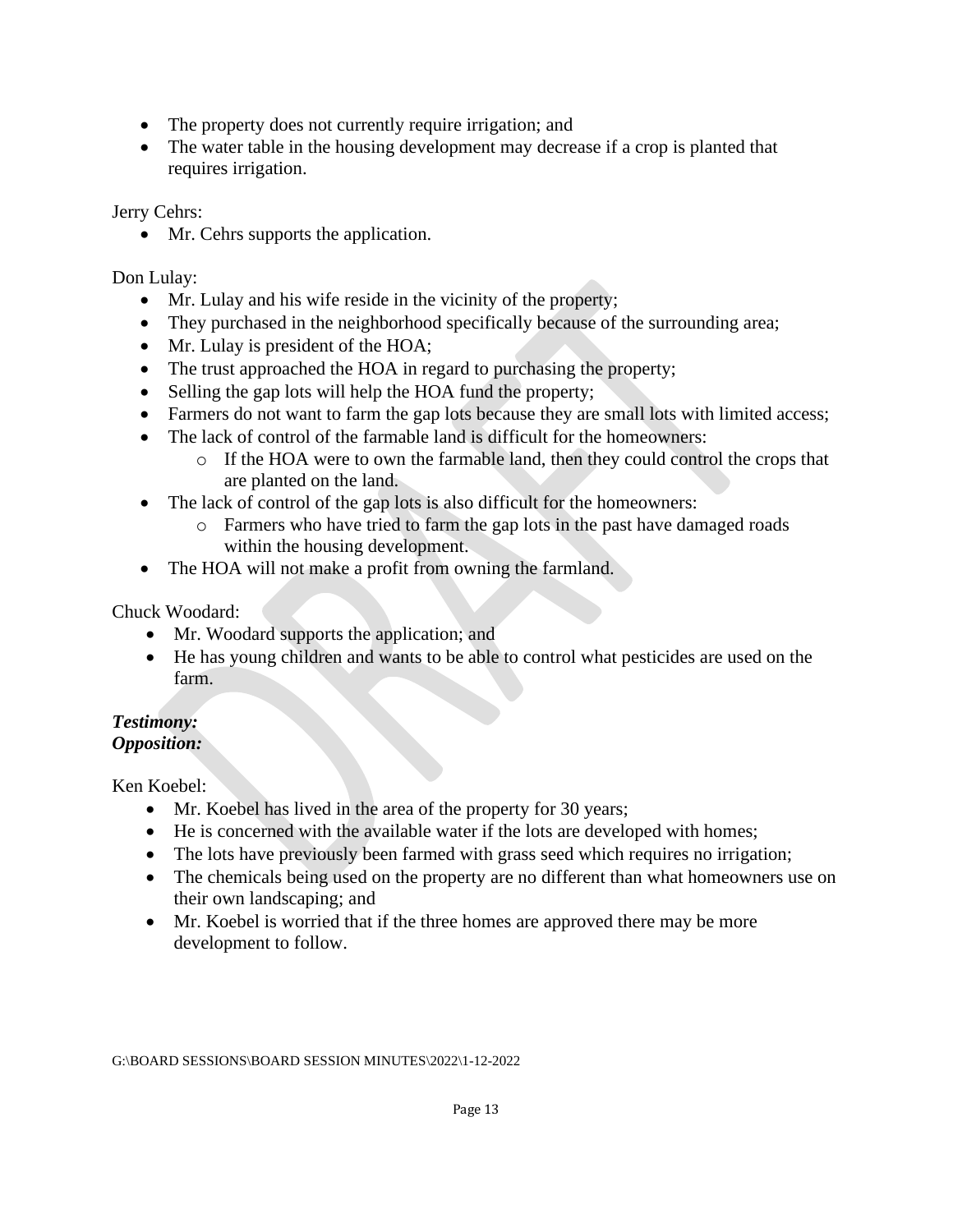Brandon Reich:

- The following items are reviewed when considering changes to comprehensive plan designations and zoning on rural properties:
	- o Can the land be farmed; and
	- o If the land cannot be farmed what is the best use of the property.
- There is a route to get to the rural residential use designation being requested;
- The state defines the following three exception routes that are very specific and very complex:
	- o The property is committed to a non-rural use in the future;
	- o The property is already developed with a non-rural use; or
	- o There is a reason to change the designation.
- The hearings officer did a full review based on a reasons exception;
- The applicant states that there is evidence to show that there is a committed exception;
- The board does not have the evidence required to make a decision based on a committed exception;
- The board may work with the applicant and staff to determine which facts meet a committed exception, and which findings may work against a committed exception; and
- There is a benefit to having the hearings officer do the analysis before the board arrives at a decision.

Commissioner Willis:

- If the board decides to remand the matter back to the hearings officer, then the Planning Department will work to ensure that a decision is made quickly:
	- o A hearings officer hearing could be held the second or third week of February.
- The irrevocably committed exception was raised at the hearing and is on the record, but no evidence was submitted to support the exception;
- The evidence and facts to support an irrevocably committed exception are required before the board can arrive at a decision; and
- Mr. Reich feels that the applicant has a greater change of being successful with the application if an irrevocably committed exception is used.

Commissioner Cameron:

- Commissioner Cameron expressed the following:
	- o He expressed concerns that the board's decision may be appealed;
	- o He disclosed that he has been to the property;
	- o The property is part of a gated community;
	- o He wants to ensure that the board makes the right decision; and
	- o He would like to hear from Mr. Shipman again before the board takes any action.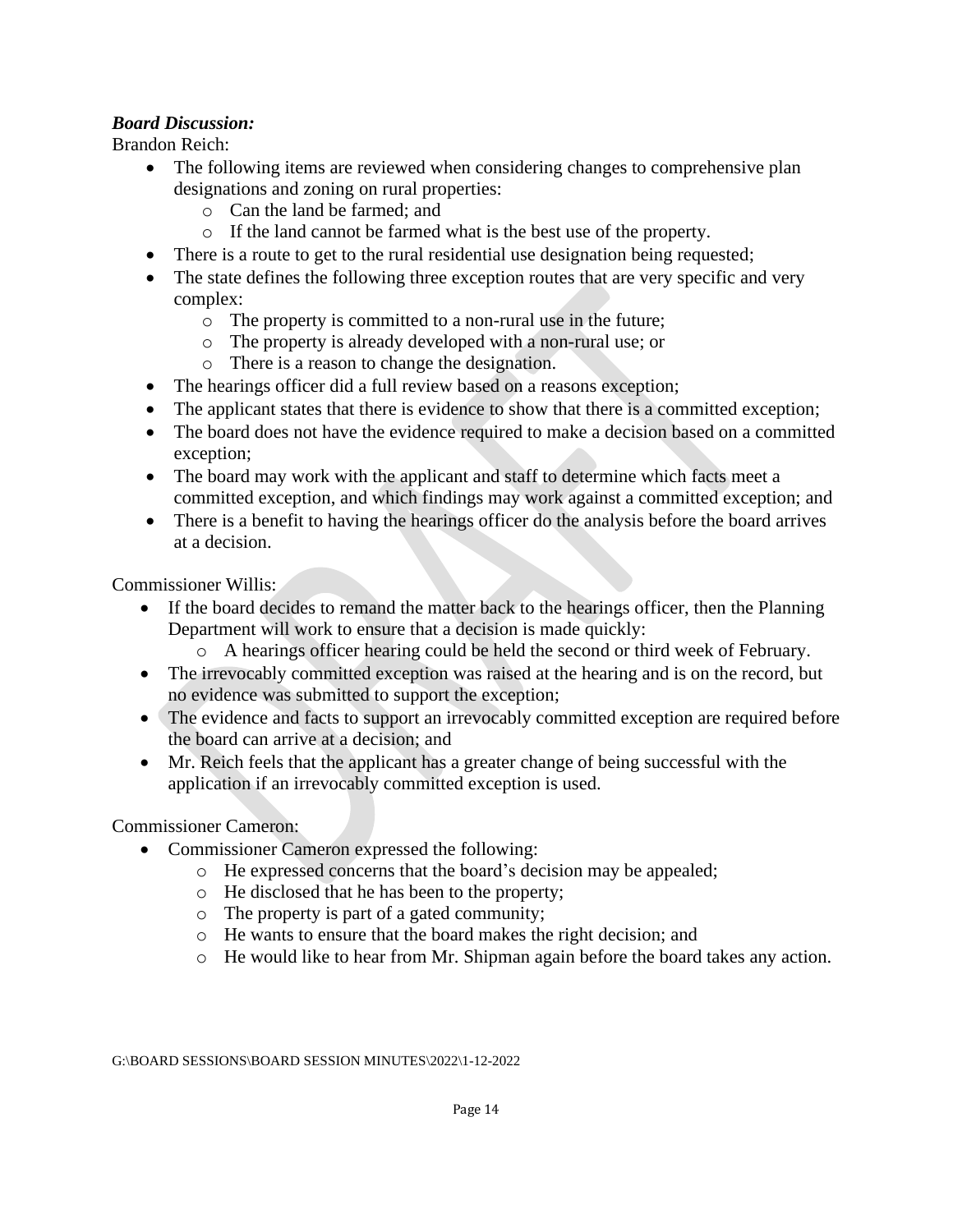Brandon Reich:

- Mr. Reich expressed that having the following may be helpful to the board prior to arriving at a decision:
	- o The hearings officer's analysis;
	- o The case findings;
	- o Any identified evidence;
	- o Any additional evidence; and
	- o Discussion at a public hearing:
		- Following these steps will put the county in the strongest position to defend the board's decision if there is an appeal; and
		- The county can then provide the basis for the decision and what contributed to the decision.

Commissioner Bethell:

- Commissioner Bethell expressed the following:
	- o She disclosed that she has been to the property;
	- o She feels that the county may be able to control the timeline by expediting parts of the process;
	- o She would like to hear from Mr. Shipman again before arriving at a decision;
	- o She is concerned that if the decision is appealed the matter may not be resolved in a timely manner; and
	- o Protecting the county's farmland is important.

Commissioner Willis:

- Commissioner Willis expressed the following:
	- o Protecting the county's farmland is very important;
	- o He feels that this application protects farmland, as the bulk of the property is being kept as farmland;
	- o Approval of the application may curtail the conflict between the HOA and the neighboring farms; and
	- o He wants to ensure that the rules are serving the community.

Brandon Reich:

- The application being reviewed today is specific to the three lots on seven acres; and
- The application does not allow the HOA to develop the remaining farmland without submitting a completely new application for a zone change.

#### *Testimony: Support:*

Mark Shipman, attorney for the applicant:

• The applicant agrees with staff that a strategic remand back to the hearings officer is appropriate; and